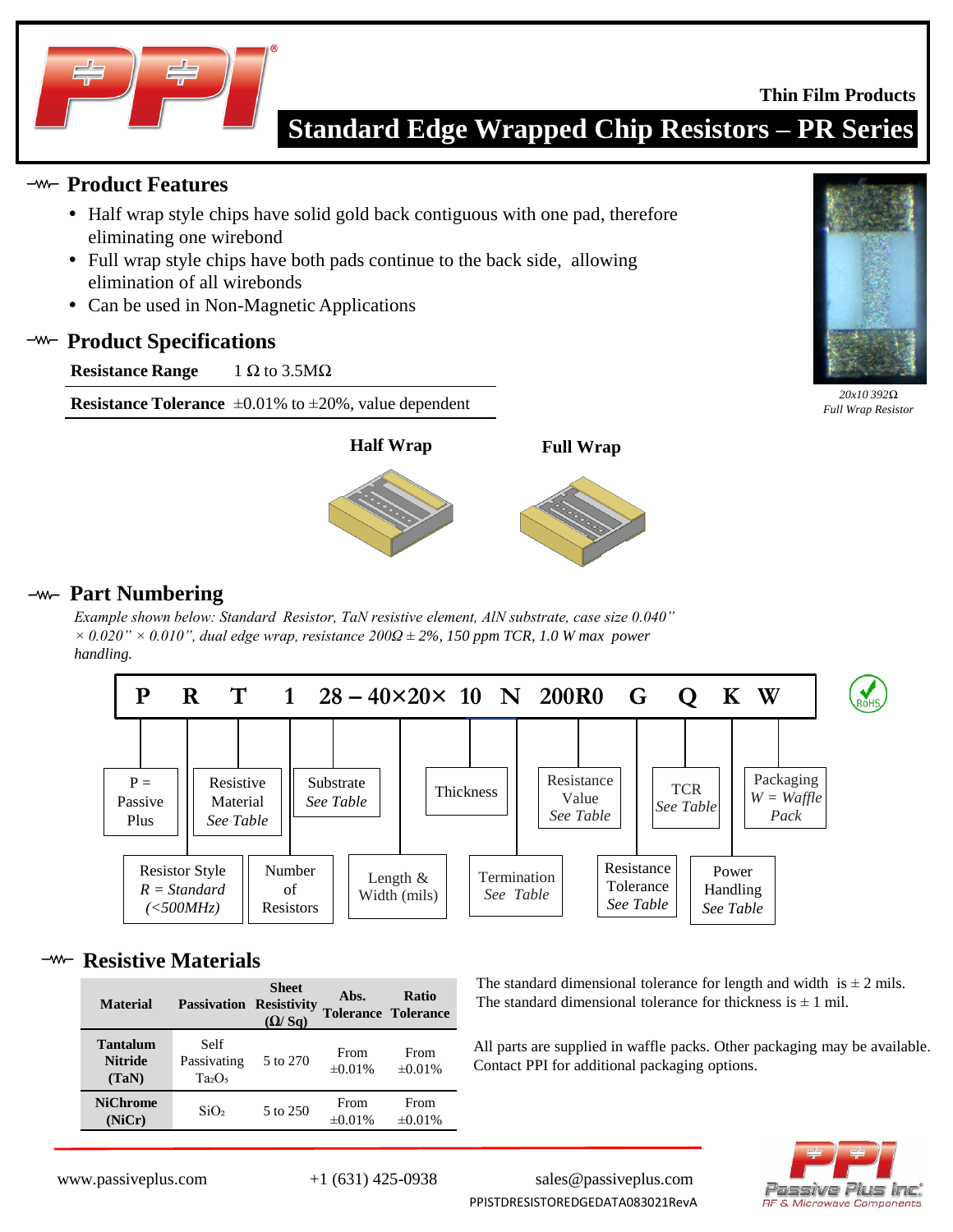

# **Standard Edge Wrapped Chip Resistors – PR Series**

#### **Substrate Materials**

| <b>Material</b>           | <b>Thickness</b>  | <b>Surface</b><br>Finish | <b>Dielectric</b><br><b>Constant</b><br>$(\textcircled{a}$ 1MHz) | Coefficient of<br><b>Thermal Expansion</b><br>$(x 10^6$ °C) | <b>Thermal</b><br>Conductivity<br>$(W/m*K)$ | Code |
|---------------------------|-------------------|--------------------------|------------------------------------------------------------------|-------------------------------------------------------------|---------------------------------------------|------|
| Alumina<br>$(Al_2O_3)$    | $0.005" - 0.010"$ | $2\mu$ " - $3\mu$ "      | 9.9                                                              | $(25^{\circ}C \text{ to } < 300^{\circ}C)$                  | 26.9                                        | 35   |
| Aluminum Nitride<br>(AIN) | $0.005" - 0.010"$ | $6\mu$ " - $8\mu$ "      | $8.0 - 9.1$                                                      | $4.6 - 5.7$<br>$(25^{\circ}C \text{ to } < 1000^{\circ}C)$  | 170                                         | 28   |
| Beryllium Oxide<br>(BeO)  | $0.005" - 0.010"$ | $<$ 5u"                  | 6.76                                                             | Q<br>$(25^{\circ}C \text{ to } 1000^{\circ}C)$              | 285                                         | 25   |

#### **-w- Resistance Tolerance Codes**

|                     |             | and the state of the state of the | G         |          |          | $H$ $J$ $K$ $I$ | $\mathbf{L}$ | M          |              |              |
|---------------------|-------------|-----------------------------------|-----------|----------|----------|-----------------|--------------|------------|--------------|--------------|
| Code<br>$\pm 0.1\%$ | $\pm 0.5\%$ | $\pm 1\%$                         | $\pm 2\%$ | $\pm$ 3% | $\pm$ 5% | $\pm 10\%$      | $\pm 15\%$   | $\pm 20\%$ | $\pm 0.05\%$ | $\pm 0.01\%$ |

*\* Limit of ± 50mΩs*

| <b>Description</b> | Code | <b>Application</b>           | <b>Metallization</b>      |
|--------------------|------|------------------------------|---------------------------|
| 1 Side Wrap        | н    | Epoxy or Au/Sn               | Ta/Pd/Au                  |
| 1 Side Wrap        | M    | Epoxy, Au/Sn or<br>Sn Solder | TiW/Ni/Au                 |
| 1 Side Wrap        | S    | Sn Solder Ball               | TiW/Ni/Au - solder dipped |
| 2 Side Wrap        | J    | Epoxy or Au/Sn               | Ta/Pd/Au                  |
| 2 Side Wrap        | N    | Epoxy, Au/Sn or<br>Sn Solder | TiW/Ni/Au                 |
| 2 Side Wrap        | т    | Sn Solder Ball               | TiW/Ni/Au - solder dipped |

#### **Temperature Coefficient of Resistance**

| <b>Material</b>           | $\pm 150$    | $\pm 100$ | $\pm 50$ | $\pm 25$<br>ppm/°C ppm/°C ppm/°C ppm/°C ppm/°C ppm/°C | ±10 | ±5  |
|---------------------------|--------------|-----------|----------|-------------------------------------------------------|-----|-----|
| Tantalum                  | Ő            | v         | W        | $\mathbf{X}$                                          | Y   | Z   |
| <b>Nitride</b><br>(TaN)   | Standard Yes |           |          |                                                       |     |     |
| <b>NiChrome</b><br>(NiCr) |              |           | Yes.     | Standard Yes                                          |     | Yes |

## **<sup>−∞</sup> Terminations Power Handling Codes**

| Watts            | Code | Watts  | Code |
|------------------|------|--------|------|
| 50 mW            | C    | 750 mW | J    |
| 75 mW            | D    | 1.0 W  | K    |
| $100 \text{ mW}$ | E    | 1.4 W  | U    |
| $125 \text{ mW}$ | T    | 2.0 W  | L    |
| $150 \text{ mW}$ | F    | 2.8 W  | Y    |
| $200 \text{ mW}$ | O    | 3.0 W  | N    |
| $250 \text{ mW}$ | G    | 4.0 W  | P    |
| 350 mW           | M    | 5.0 W  | Q    |
| $400 \text{ mW}$ | R    | 6.0W   | 2    |
| 500 mW           | H    | 10 W   | S    |



www.passiveplus.com +1 (631) 425-0938 sales@passiveplus.com PPISTDRESISTOREDGEDATA083021RevA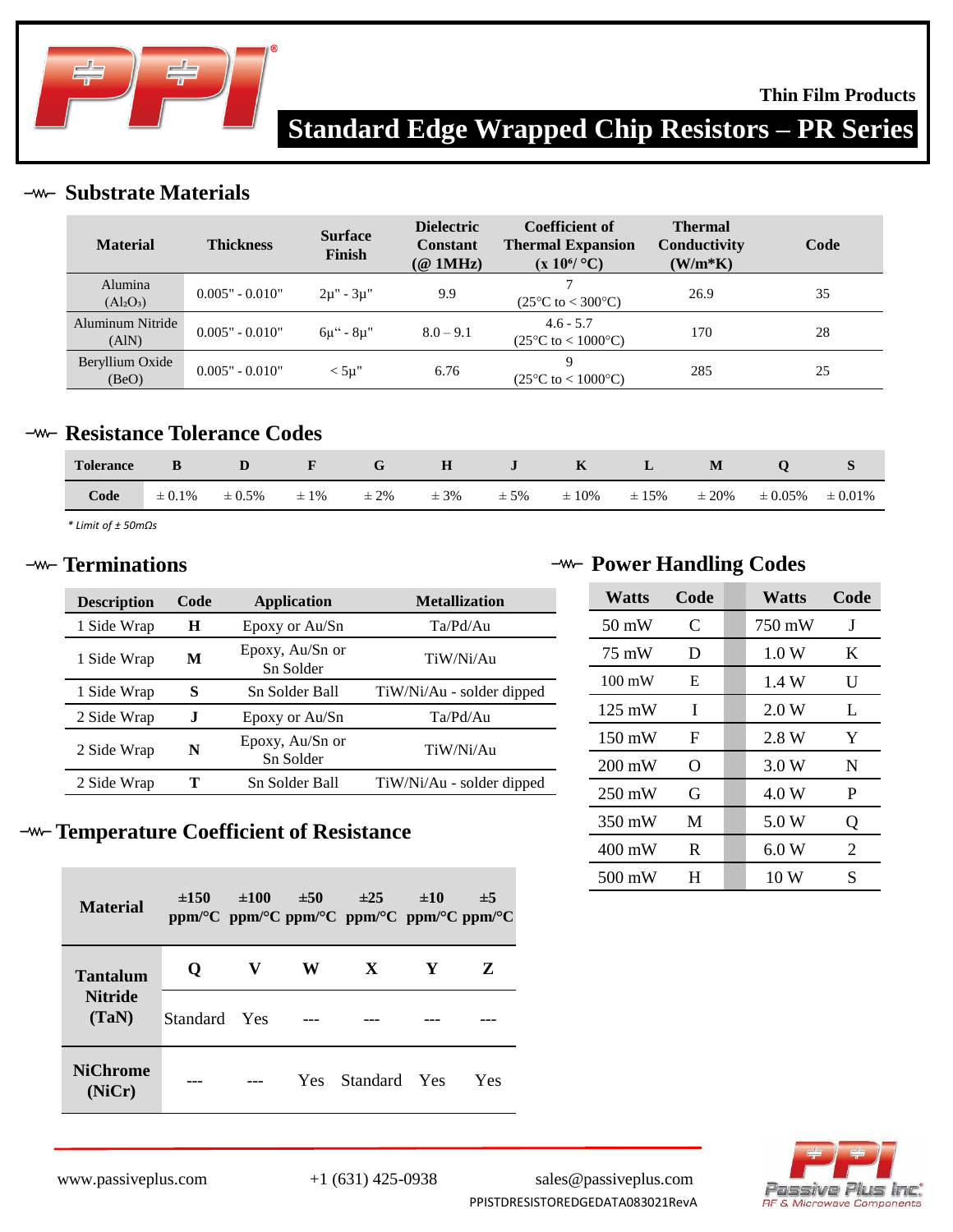

## **Standard Edge Wrapped Chip Resistors – PR Series**

## **Power Handling & Standard Resistance Ranges by Material and Case Size**

| <b>Power Handling</b>                     |                  |                  |                 |            |                         |            |                            |                            | <b>Resistance Range</b>  |                          |                          |
|-------------------------------------------|------------------|------------------|-----------------|------------|-------------------------|------------|----------------------------|----------------------------|--------------------------|--------------------------|--------------------------|
| <b>Case Size</b><br>mils                  | <b>Alumina</b>   | <b>Silicon</b>   | <b>AIN</b>      | <b>BeO</b> | Quartz                  | Min        | <b>Max</b><br>$(\Omega)$   | <b>Max</b><br>$(\Omega)$   | <b>Max</b><br>$(\Omega)$ | <b>Max</b><br>$(\Omega)$ | <b>Max</b><br>$(\Omega)$ |
| (inches)                                  | (C35)            | $(C-22)$         | $(C-28)$        | $(C-25)$   | $(C-20)$                | $(\Omega)$ | <b>Alumina</b><br>$(C-35)$ | <b>Silicon</b><br>$(C-22)$ | <b>AIN</b><br>$(C-28)$   | <b>BeO</b><br>$(C-25)$   | Quartz<br>$(C-20)$       |
| 12 x 9<br>$(0.012 \times 0.009)$          | 50 mW            | 50 mW            | 200 mW          | 400 mW     | $10 \text{ mW}$         | $1 - 3$    | 25K                        | 150K                       | 25K                      | 25K                      | 150K                     |
| 14 x 12<br>$(0.014 \times 0.012)$         | $100 \text{ mW}$ | 100 mW           | 400 mW          | 750 mW     | $20 \text{ mW}$         | $1 - 3$    | <b>40K</b>                 | <b>200K</b>                | <b>40K</b>               | <b>40K</b>               | <b>200K</b>              |
| 20 x 10<br>$(0.020 \times 0.010)$         | $100 \text{ mW}$ | $100 \text{ mW}$ | 400 mW          | 750 mW     | $20 \text{ mW}$         | $1 - 3$    | <b>60K</b>                 | 250K                       | <b>60K</b>               | <b>60K</b>               | 250K                     |
| 15 x 15<br>$(0.015 \times 0.015)$         | $100 \text{ mW}$ | $100 \text{ mW}$ | 400 mW          | 750 mW     | $20 \text{ mW}$         | $1-2$      | <b>70K</b>                 | 500K                       | <b>70K</b>               | <b>70K</b>               | 500K                     |
| 20 x 20<br>$(0.020 \times 0.020)$         | 250 mW           | 250 mW           | 1.0 W           | 2.0 W      | 50 mW                   | $1 - 2$    | 125K                       | <b>750K</b>                | 125K                     | 125K                     | 750K                     |
| 30 x 20<br>$(0.030 \times 0.020)$         | 250 mW           | 250 mW           | $1.0\ \text{W}$ | 2.0 W      | $50\text{ }\mathrm{mW}$ | $1 - 2$    | <b>200K</b>                | 1M                         | <b>200K</b>              | <b>200K</b>              | 1M                       |
| 40 x 20<br>$(0.040 \times 0.020)$         | 250 mW           | 250 mW           | 1.0 W           | 2.0 W      | 50 mW                   | $1-2$      | 250K                       | 1.5M                       | 250K                     | 250K                     | 1.5M                     |
| 30 x 30<br>$(0.030 \times 0.030)$         | 250 mW           | 250 mW           | 1.0 W           | 2.0 W      | 50 mW                   | $1-2$      | 275K                       | 2M                         | 275K                     | 275K                     | 2M                       |
| 35 x 35<br>$(0.035 \times 0.035)$         | 250 mW           | 250 mW           | 1.0 W           | 2.0 W      | 50 mW                   | $1-2$      | 300K                       | 3M                         | 300K                     | 300K                     | 3M                       |
| 40 x 40<br>$(0.040 \times 0.040)$         | 350 mW           | 350 mW           | 1.4 W           | 2.8 W      | 70 mW                   | $1-2$      | <b>500K</b>                | 5M                         | <b>500K</b>              | 500K                     | 5M                       |
| 50 x 25<br>$(0.050 \times 0.025)$         | 350 mW           | 350 mW           | 1.4 W           | 2.8 W      | 70 mW                   | $1-2$      | 300K                       | 3M                         | 300K                     | 300K                     | 3M                       |
| 60 x 30<br>$(0.060 \times 0.030)$         | 500 mW           | 500 mW           | 2.0 W           | 4.0 W      | 100 mW                  | $1-2$      | <b>500K</b>                | 6M                         | 500K                     | <b>500K</b>              | 6M                       |
| 50 x 50<br>$(0.050 \times 0.050)$         | 500 mW           | 500 mW           | 2.0 W           | 4.0 W      | $100 \text{ mW}$        | $1-2$      | <b>700K</b>                | 7M                         | <b>700K</b>              | <b>700K</b>              | 7M                       |
| $60 \times 60$<br>$(0.060 \times 0.060)$  | 500 mW           | 500 mW           | $2.0 W$         | 4.0 W      | 100 mW                  | $1 - 2$    | 2M                         | 15M                        | 2M                       | 2M                       | 15M                      |
| 80 x 50<br>$(0.080 \times 0.050)$         | 500 mW           | 500 mW           | 2.0 W           | 4.0 W      | $100 \text{ mW}$        | $1 - 2$    | 2M                         | 20M                        | 2M                       | 2M                       | 20M                      |
| $100 \times 50$<br>$(0.100 \times 0.050)$ | 500 mW           | 500 mW           | $2.0 W$         | 4.0 W      | $100 \text{ mW}$        | $1-2$      | 2.5M                       | 25M                        | 2.5M                     | 2.5M                     | 25M                      |
| 120 x 60<br>$(0.120 \times 0.060)$        | 750 mW           | 750 mW           | 3.0 W           | 6.0 W      | 125 mW                  | $1-2$      | 3M                         | 30M                        | 3M                       | 3M                       | 30M                      |
| $100 \ge 100$<br>$(0.100 \times 0.100)$   | 750 mW           | 750 mW           | 3.0 W           | 6.0 W      | 125 mW                  | $1-2$      | 3.5M                       | 35M                        | 3.5M                     | 3.5M                     | 35M                      |

Typical PPI commercial testing includes 100% visual inspection, 100% electrical testing with short time overload, and TCR sampling.

Our parts meet or exceed additional MIL-PRF-55342 and MIL-STD-202 requirements.